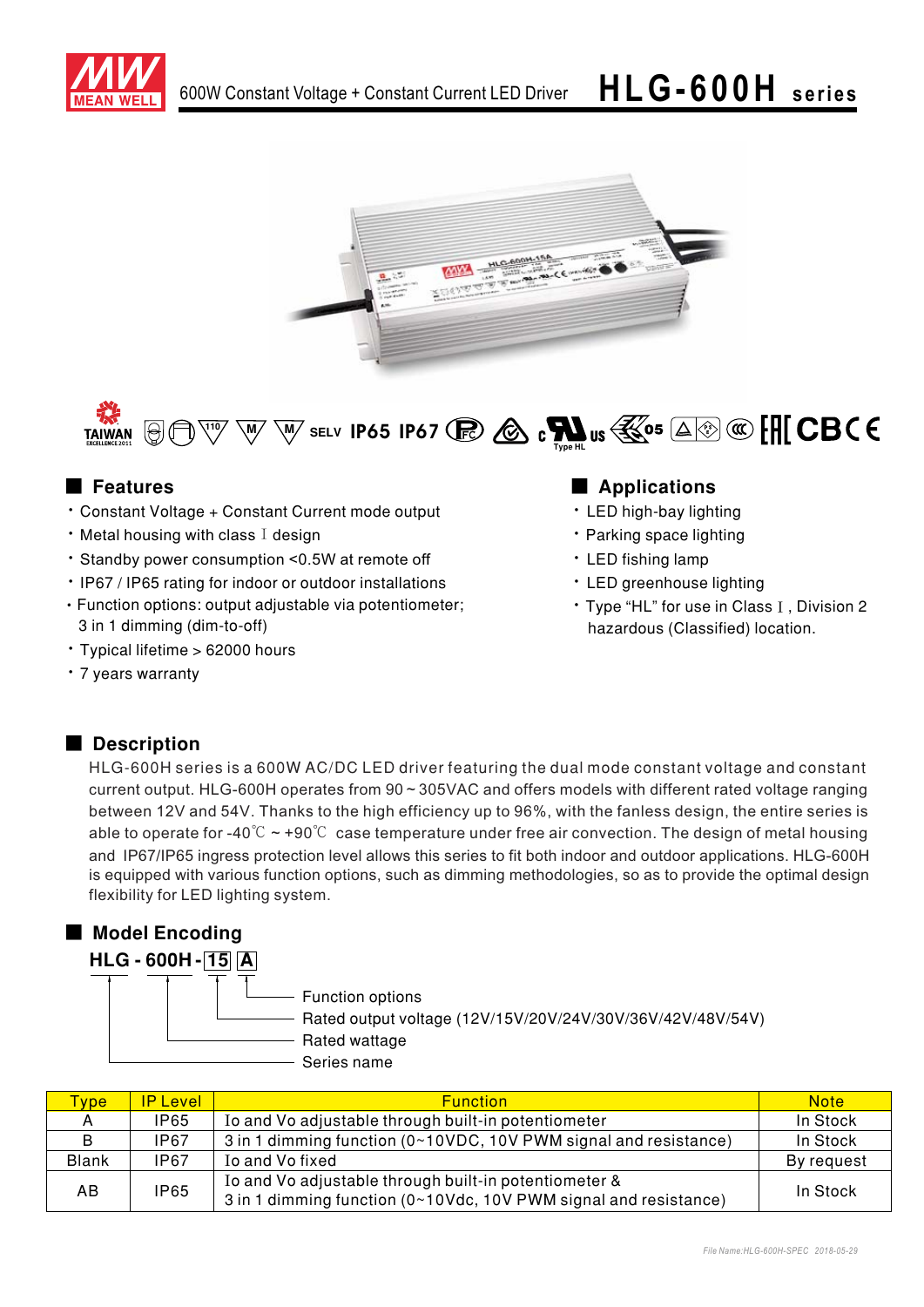

### **SPECIFICATION**

| <b>MODEL</b>            |                                                                                                                                                                                                                                                                                                                                                                                                             |                                                                             | HLG-600H-12                                                                                                                                                           | HLG-600H-15                                                                                                                   | HLG-600H-20 | HLG-600H-24                                                                                | HLG-600H-30 | HLG-600H-36                                                                                                            | HLG-600H-42   | HLG-600H-48   | HLG-600H-54   |
|-------------------------|-------------------------------------------------------------------------------------------------------------------------------------------------------------------------------------------------------------------------------------------------------------------------------------------------------------------------------------------------------------------------------------------------------------|-----------------------------------------------------------------------------|-----------------------------------------------------------------------------------------------------------------------------------------------------------------------|-------------------------------------------------------------------------------------------------------------------------------|-------------|--------------------------------------------------------------------------------------------|-------------|------------------------------------------------------------------------------------------------------------------------|---------------|---------------|---------------|
|                         | <b>DC VOLTAGE</b>                                                                                                                                                                                                                                                                                                                                                                                           |                                                                             | 12V                                                                                                                                                                   | 15V                                                                                                                           | <b>20V</b>  | <b>24V</b>                                                                                 | 30V         | 36V                                                                                                                    | 42V           | 48V           | 54V           |
|                         | CONSTANT CURRENT REGION Note.4 6~12V                                                                                                                                                                                                                                                                                                                                                                        |                                                                             |                                                                                                                                                                       | $7.5 - 15V$                                                                                                                   | $10 - 20V$  | $12 - 24V$                                                                                 | $15 - 30V$  | $18 - 36V$                                                                                                             | $21 - 42V$    | $24 - 48V$    | $27 - 54V$    |
|                         | <b>RATED CURRENT</b>                                                                                                                                                                                                                                                                                                                                                                                        |                                                                             | 40A                                                                                                                                                                   | 36A                                                                                                                           | 28A         | 25A                                                                                        | 20A         | 16.7A                                                                                                                  | 14.3A         | 12.5A         | 11.2A         |
|                         | <b>RATED POWER</b>                                                                                                                                                                                                                                                                                                                                                                                          |                                                                             | 480W                                                                                                                                                                  | 540W                                                                                                                          | 560W        | 600W                                                                                       | 600W        | 601.2W                                                                                                                 | 600.6W        | 600W          | 604.8W        |
|                         | RIPPLE & NOISE (max.) Note.2 150mVp-p                                                                                                                                                                                                                                                                                                                                                                       |                                                                             |                                                                                                                                                                       | $150mVp-p$                                                                                                                    | 150mVp-p    | 150mVp-p                                                                                   | 200mVp-p    | 250mVp-p                                                                                                               | 250mVp-p      | 250mVp-p      | $350mVp-p$    |
|                         | VOLTAGE ADJ. RANGE                                                                                                                                                                                                                                                                                                                                                                                          |                                                                             |                                                                                                                                                                       |                                                                                                                               |             | Adjustable for A/AB-Type only (via built-in potentiometer)                                 |             |                                                                                                                        |               |               |               |
| <b>OUTPUT</b>           |                                                                                                                                                                                                                                                                                                                                                                                                             |                                                                             | $10.2 \approx 12.6 \text{V}$   12.7 ~ 15.8V   17 ~ 21V<br>$20.4 \sim 25.2 \text{V}$ 25.5 ~ 31.5 V 30.6 ~ 37.8 V<br>$35.7 - 44.1V$<br>$40.8 - 50.4V$<br>$45.9 - 56.7V$ |                                                                                                                               |             |                                                                                            |             |                                                                                                                        |               |               |               |
|                         | <b>CURRENT ADJ. RANGE</b>                                                                                                                                                                                                                                                                                                                                                                                   |                                                                             | Adjustable for A/AB-Type only (via built-in potentiometer)                                                                                                            |                                                                                                                               |             |                                                                                            |             |                                                                                                                        |               |               |               |
|                         |                                                                                                                                                                                                                                                                                                                                                                                                             |                                                                             | $20 - 40A$                                                                                                                                                            | $18 - 36A$                                                                                                                    | $14 - 28A$  | $12.5 - 25A$                                                                               | $10 - 20A$  | $8.3 - 16.7A$                                                                                                          | $7.1 - 14.3A$ | $6.2 - 12.5A$ | $5.6 - 11.2A$ |
|                         | VOLTAGE TOLERANCE Note.3                                                                                                                                                                                                                                                                                                                                                                                    |                                                                             | ±3.0%                                                                                                                                                                 | ±2.0%                                                                                                                         | ±1.5%       | ±1.0%                                                                                      | ±1.0%       | ±1.0%                                                                                                                  | ±1.0%         | ±1.0%         | ±1.0%         |
|                         | <b>LINE REGULATION</b>                                                                                                                                                                                                                                                                                                                                                                                      |                                                                             | ±0.5%                                                                                                                                                                 | ±0.5%                                                                                                                         | ±0.5%       | $\pm 0.5%$                                                                                 | ±0.5%       | ±0.5%                                                                                                                  | ±0.5%         | ±0.5%         | $\pm 0.5\%$   |
|                         | <b>LOAD REGULATION</b>                                                                                                                                                                                                                                                                                                                                                                                      |                                                                             | ±2.0%                                                                                                                                                                 | ±1.5%                                                                                                                         | ±1.0%       | $\pm 0.5\%$                                                                                | ±0.5%       | ±0.5%                                                                                                                  | ±0.5%         | ±0.5%         | $\pm 0.5\%$   |
|                         | <b>SETUP, RISE TIME</b>                                                                                                                                                                                                                                                                                                                                                                                     |                                                                             | Note.6 500ms, 80ms/ 115VAC, 230VAC                                                                                                                                    |                                                                                                                               |             |                                                                                            |             |                                                                                                                        |               |               |               |
|                         | <b>HOLD UP TIME (Typ.)</b>                                                                                                                                                                                                                                                                                                                                                                                  |                                                                             | 15ms / 115VAC, 230VAC                                                                                                                                                 |                                                                                                                               |             |                                                                                            |             |                                                                                                                        |               |               |               |
|                         | VOLTAGE RANGE                                                                                                                                                                                                                                                                                                                                                                                               | Note.5                                                                      | $90 - 305$ VAC<br>$127 - 431VDC$                                                                                                                                      |                                                                                                                               |             |                                                                                            |             |                                                                                                                        |               |               |               |
|                         |                                                                                                                                                                                                                                                                                                                                                                                                             |                                                                             | (Please refer to "STATIC CHARACTERISTIC" section)                                                                                                                     |                                                                                                                               |             |                                                                                            |             |                                                                                                                        |               |               |               |
|                         | <b>FREQUENCY RANGE</b>                                                                                                                                                                                                                                                                                                                                                                                      |                                                                             | $47 - 63$ Hz                                                                                                                                                          |                                                                                                                               |             |                                                                                            |             |                                                                                                                        |               |               |               |
|                         | <b>POWER FACTOR (Typ.)</b><br><b>TOTAL HARMONIC DISTORTION</b>                                                                                                                                                                                                                                                                                                                                              |                                                                             | PF ≥ 0.98/115VAC, PF ≥ 0.95/230VAC, PF ≥ 0.93/277VAC @ full load                                                                                                      |                                                                                                                               |             |                                                                                            |             |                                                                                                                        |               |               |               |
|                         |                                                                                                                                                                                                                                                                                                                                                                                                             |                                                                             | (Please refer to "POWER FACTOR (PF) CHARACTERISTIC" section)                                                                                                          |                                                                                                                               |             |                                                                                            |             |                                                                                                                        |               |               |               |
|                         |                                                                                                                                                                                                                                                                                                                                                                                                             |                                                                             | THD<20% (@ load≥50%/115VAC, 230VAC; @ load≥75%/277VAC)<br>(Please refer to "TOTAL HARMONIC DISTORTION (THD)" section)                                                 |                                                                                                                               |             |                                                                                            |             |                                                                                                                        |               |               |               |
|                         |                                                                                                                                                                                                                                                                                                                                                                                                             |                                                                             |                                                                                                                                                                       |                                                                                                                               |             |                                                                                            |             |                                                                                                                        |               |               |               |
| <b>INPUT</b>            | <b>EFFICIENCY</b><br>(Typ.)                                                                                                                                                                                                                                                                                                                                                                                 | 230VAC                                                                      | 92%                                                                                                                                                                   | 93.5%                                                                                                                         | 94.5%       | 95%                                                                                        | 95%         | 95.5%                                                                                                                  | 96%           | 96%           | 96%           |
|                         |                                                                                                                                                                                                                                                                                                                                                                                                             | 277VAC                                                                      | 92.5%<br>7A / 115VAC                                                                                                                                                  | 93.5%<br>3.3A/230VAC                                                                                                          | 94.5%       | 95%                                                                                        | 95%         | 95.5%                                                                                                                  | 96%           | 96%           | 96%           |
|                         | <b>AC CURRENT (Typ.)</b><br><b>INRUSH CURRENT(Typ.)</b>                                                                                                                                                                                                                                                                                                                                                     |                                                                             |                                                                                                                                                                       |                                                                                                                               |             | 2.9A/277VAC<br>COLD START 70A(twidth=1000µs measured at 50% Ipeak) at 230VAC; Per NEMA 410 |             |                                                                                                                        |               |               |               |
|                         | MAX. No. of PSUs on 16A                                                                                                                                                                                                                                                                                                                                                                                     |                                                                             |                                                                                                                                                                       |                                                                                                                               |             |                                                                                            |             |                                                                                                                        |               |               |               |
|                         | <b>CIRCUIT BREAKER</b>                                                                                                                                                                                                                                                                                                                                                                                      |                                                                             |                                                                                                                                                                       |                                                                                                                               |             | 1 unit (circuit breaker of type B) / 2 units (circuit breaker of type C) at 230VAC         |             |                                                                                                                        |               |               |               |
|                         | <b>LEAKAGE CURRENT</b>                                                                                                                                                                                                                                                                                                                                                                                      |                                                                             | <0.75mA / 277VAC                                                                                                                                                      |                                                                                                                               |             |                                                                                            |             |                                                                                                                        |               |               |               |
|                         | <b>STANDBY POWER CONSUMPTION</b>                                                                                                                                                                                                                                                                                                                                                                            |                                                                             | <0.5W at remote off                                                                                                                                                   |                                                                                                                               |             |                                                                                            |             |                                                                                                                        |               |               |               |
|                         |                                                                                                                                                                                                                                                                                                                                                                                                             |                                                                             | $95 - 108%$                                                                                                                                                           |                                                                                                                               |             |                                                                                            |             |                                                                                                                        |               |               |               |
|                         | <b>OVER CURRENT</b>                                                                                                                                                                                                                                                                                                                                                                                         | Note.4                                                                      | Constant current limiting, recovers automatically after fault condition is removed                                                                                    |                                                                                                                               |             |                                                                                            |             |                                                                                                                        |               |               |               |
|                         | <b>SHORT CIRCUIT</b>                                                                                                                                                                                                                                                                                                                                                                                        |                                                                             | Constant current limiting, recovers automatically after fault condition is removed                                                                                    |                                                                                                                               |             |                                                                                            |             |                                                                                                                        |               |               |               |
| <b>PROTECTION</b>       | <b>OVER VOLTAGE</b>                                                                                                                                                                                                                                                                                                                                                                                         |                                                                             | $16.5 \approx 20.5 \text{V}$ 22 ~ 26V<br>$32.5 \approx 36.5V$ 39.5 $\sim 43.5V$ 46 $\sim 50V$<br>$59 - 63V$<br>$13 - 16V$<br>$26 - 30V$<br>$52.5 - 56.5V$             |                                                                                                                               |             |                                                                                            |             |                                                                                                                        |               |               |               |
|                         |                                                                                                                                                                                                                                                                                                                                                                                                             |                                                                             | Shut down o/p voltage, re-power on to recover                                                                                                                         |                                                                                                                               |             |                                                                                            |             |                                                                                                                        |               |               |               |
|                         | <b>OVER TEMPERATURE</b>                                                                                                                                                                                                                                                                                                                                                                                     |                                                                             | Shut down o/p voltage, re-power on to recover                                                                                                                         |                                                                                                                               |             |                                                                                            |             |                                                                                                                        |               |               |               |
|                         | <b>REMOTE ON/OFF CONTROL</b>                                                                                                                                                                                                                                                                                                                                                                                |                                                                             |                                                                                                                                                                       | Power on : "High" > 2 ~ 5V or Open circuit Power off : "Low" < 0 ~ 0.5V or Short circuit                                      |             |                                                                                            |             |                                                                                                                        |               |               |               |
| <b>FUNCTION</b>         | <b>5V STANDBY</b>                                                                                                                                                                                                                                                                                                                                                                                           | 5VsB: 5V@0.5A; tolerance ±5%, ripple: 100mVp-p(max.)                        |                                                                                                                                                                       |                                                                                                                               |             |                                                                                            |             |                                                                                                                        |               |               |               |
|                         | <b>WORKING TEMP.</b>                                                                                                                                                                                                                                                                                                                                                                                        |                                                                             | Tcase=-40~+90°C (Please refer to "OUTPUT LOAD vs TEMPERATURE" section)                                                                                                |                                                                                                                               |             |                                                                                            |             |                                                                                                                        |               |               |               |
|                         | <b>MAX. CASE TEMP.</b>                                                                                                                                                                                                                                                                                                                                                                                      |                                                                             | Tcase= $+90^{\circ}$ C                                                                                                                                                |                                                                                                                               |             |                                                                                            |             |                                                                                                                        |               |               |               |
| <b>ENVIRONMENT</b>      | WORKING HUMIDITY                                                                                                                                                                                                                                                                                                                                                                                            |                                                                             | 20 ~ 95% RH non-condensing                                                                                                                                            |                                                                                                                               |             |                                                                                            |             |                                                                                                                        |               |               |               |
|                         | <b>STORAGE TEMP., HUMIDITY</b>                                                                                                                                                                                                                                                                                                                                                                              |                                                                             | $-40 \sim +85^{\circ}$ C, 10 ~ 95% RH non-condensing                                                                                                                  |                                                                                                                               |             |                                                                                            |             |                                                                                                                        |               |               |               |
|                         | <b>TEMP. COEFFICIENT</b>                                                                                                                                                                                                                                                                                                                                                                                    |                                                                             | $\pm$ 0.03%/°C (0~55°C)                                                                                                                                               |                                                                                                                               |             |                                                                                            |             |                                                                                                                        |               |               |               |
|                         | VIBRATION                                                                                                                                                                                                                                                                                                                                                                                                   |                                                                             | 10 $\sim$ 500Hz, 5G 12min./1 cycle, period for 72min. each along X, Y, Z axes                                                                                         |                                                                                                                               |             |                                                                                            |             |                                                                                                                        |               |               |               |
|                         | <b>SAFETY STANDARDS</b> Note.7                                                                                                                                                                                                                                                                                                                                                                              |                                                                             |                                                                                                                                                                       |                                                                                                                               |             |                                                                                            |             | UL60950-1, UL8750(type"HL"), CSA C22.2 No. 250.13-12, ENEC EN61347-1, EN61347-2-13 independent, EN62384, IP65 or IP67, |               |               |               |
|                         |                                                                                                                                                                                                                                                                                                                                                                                                             |                                                                             |                                                                                                                                                                       |                                                                                                                               |             |                                                                                            |             | J61347-1, J61347-2-13, CCC GB4943.1, EAC TP TC 004, AS/NZS 60950.1(by CB) approved                                     |               |               |               |
| <b>SAFETY &amp;</b>     |                                                                                                                                                                                                                                                                                                                                                                                                             | <b>WITHSTAND VOLTAGE</b><br>I/P-O/P:3.75KVAC I/P-FG:2KVAC<br>O/P-FG:1.5KVAC |                                                                                                                                                                       |                                                                                                                               |             |                                                                                            |             |                                                                                                                        |               |               |               |
| <b>EMC</b><br>(Note 10) | <b>ISOLATION RESISTANCE</b>                                                                                                                                                                                                                                                                                                                                                                                 |                                                                             | I/P-O/P, I/P-FG, O/P-FG:100M Ohms / 500VDC / 25 °C/ 70% RH                                                                                                            |                                                                                                                               |             |                                                                                            |             |                                                                                                                        |               |               |               |
|                         | <b>EMC EMISSION</b><br>Note.7                                                                                                                                                                                                                                                                                                                                                                               |                                                                             | Compliance to EN55032 (CISPR32) Class B, EN55015, EN61000-3-2 Class C (@ load≧50%) ; EN61000-3-3, EAC TP TC 020                                                       |                                                                                                                               |             |                                                                                            |             |                                                                                                                        |               |               |               |
|                         | <b>EMC IMMUNITY</b>                                                                                                                                                                                                                                                                                                                                                                                         |                                                                             | Compliance to EN61000-4-2,3,4,5,6,8,11, EN61547, EN55024, light industry level (surge immunity Line-Earth 4KV, Line-Line 2KV), EAC TP TC 020                          |                                                                                                                               |             |                                                                                            |             |                                                                                                                        |               |               |               |
| <b>OTHERS</b>           | MTBF<br><b>DIMENSION</b>                                                                                                                                                                                                                                                                                                                                                                                    |                                                                             | 76.9K hrs min.<br>MIL-HDBK-217F $(25^{\circ}C)$                                                                                                                       |                                                                                                                               |             |                                                                                            |             |                                                                                                                        |               |               |               |
|                         | PACKING                                                                                                                                                                                                                                                                                                                                                                                                     |                                                                             | 280*144*48.5mm (L*W*H)<br>3.9Kg; 4pcs/16.6Kg/0.9CUFT                                                                                                                  |                                                                                                                               |             |                                                                                            |             |                                                                                                                        |               |               |               |
|                         |                                                                                                                                                                                                                                                                                                                                                                                                             |                                                                             | 1. All parameters NOT specially mentioned are measured at 230VAC input, rated current and 25°C of ambient temperature.                                                |                                                                                                                               |             |                                                                                            |             |                                                                                                                        |               |               |               |
| <b>NOTE</b>             | 2. Ripple & noise are measured at 20MHz of bandwidth by using a 12" twisted pair-wire terminated with a 0.1uf & 47uf parallel capacitor.                                                                                                                                                                                                                                                                    |                                                                             |                                                                                                                                                                       |                                                                                                                               |             |                                                                                            |             |                                                                                                                        |               |               |               |
|                         | 3. Tolerance: includes set up tolerance, line regulation and load regulation.                                                                                                                                                                                                                                                                                                                               |                                                                             |                                                                                                                                                                       |                                                                                                                               |             |                                                                                            |             |                                                                                                                        |               |               |               |
|                         | 4. Please refer to "DRIVING METHODS OF LED MODULE".                                                                                                                                                                                                                                                                                                                                                         |                                                                             |                                                                                                                                                                       |                                                                                                                               |             |                                                                                            |             |                                                                                                                        |               |               |               |
|                         | 5. De-rating may be needed under low input voltages. Please refer to "STATIC CHARACTERISTIC" sections for details.                                                                                                                                                                                                                                                                                          |                                                                             |                                                                                                                                                                       |                                                                                                                               |             |                                                                                            |             |                                                                                                                        |               |               |               |
|                         | 6. Length of set up time is measured at first cold start. Turning ON/OFF the driver may lead to increase of the set up time.<br>7. The model certified for CCC(GB19510.14, GB19510.1, GB17743 and GB17625.1) is an optional model . Please contact MEAN WELL for details.                                                                                                                                   |                                                                             |                                                                                                                                                                       |                                                                                                                               |             |                                                                                            |             |                                                                                                                        |               |               |               |
|                         | 8. This series meets the typical life expectancy of >62,000 hours of operation when Tcase, particularly (tc) point (or TMP, per DLC), is about 75°C or less.                                                                                                                                                                                                                                                |                                                                             |                                                                                                                                                                       |                                                                                                                               |             |                                                                                            |             |                                                                                                                        |               |               |               |
|                         | 9. Please refer to the warranty statement on MEAN WELL's website at http://www.meanwell.com<br>10. The driver is considered a component which will be installed into a final equipment. All the EMC tests are been executed by mounting the unit on a<br>360mm*360mm metal plate with 1mm of thickness. The final equipment must be re-confirmed that it still meets EMC directives. For guidance on how to |                                                                             |                                                                                                                                                                       |                                                                                                                               |             |                                                                                            |             |                                                                                                                        |               |               |               |
|                         |                                                                                                                                                                                                                                                                                                                                                                                                             |                                                                             |                                                                                                                                                                       |                                                                                                                               |             |                                                                                            |             |                                                                                                                        |               |               |               |
|                         |                                                                                                                                                                                                                                                                                                                                                                                                             |                                                                             |                                                                                                                                                                       |                                                                                                                               |             |                                                                                            |             |                                                                                                                        |               |               |               |
|                         |                                                                                                                                                                                                                                                                                                                                                                                                             |                                                                             |                                                                                                                                                                       | perform these EMC tests, please refer to "EMI testing of component power supplies." (as available on http://www.meanwell.com) |             |                                                                                            |             |                                                                                                                        |               |               |               |
|                         | 11. The ambient temperature derating of 3.5°C/1000m with fanless models and of 5°C/1000m with fan models for operating altitude higher than 2000m(6500ft).                                                                                                                                                                                                                                                  |                                                                             |                                                                                                                                                                       |                                                                                                                               |             |                                                                                            |             |                                                                                                                        |               |               |               |

11. The ambient temperature derating of  $3.5^{\circ}$ C/1000m with fanless models and of  $5^{\circ}$ C/1000m with fan models for operating altitude higher than 2000m(6500ft). ratıng altı de higher than 2000m(6500ft).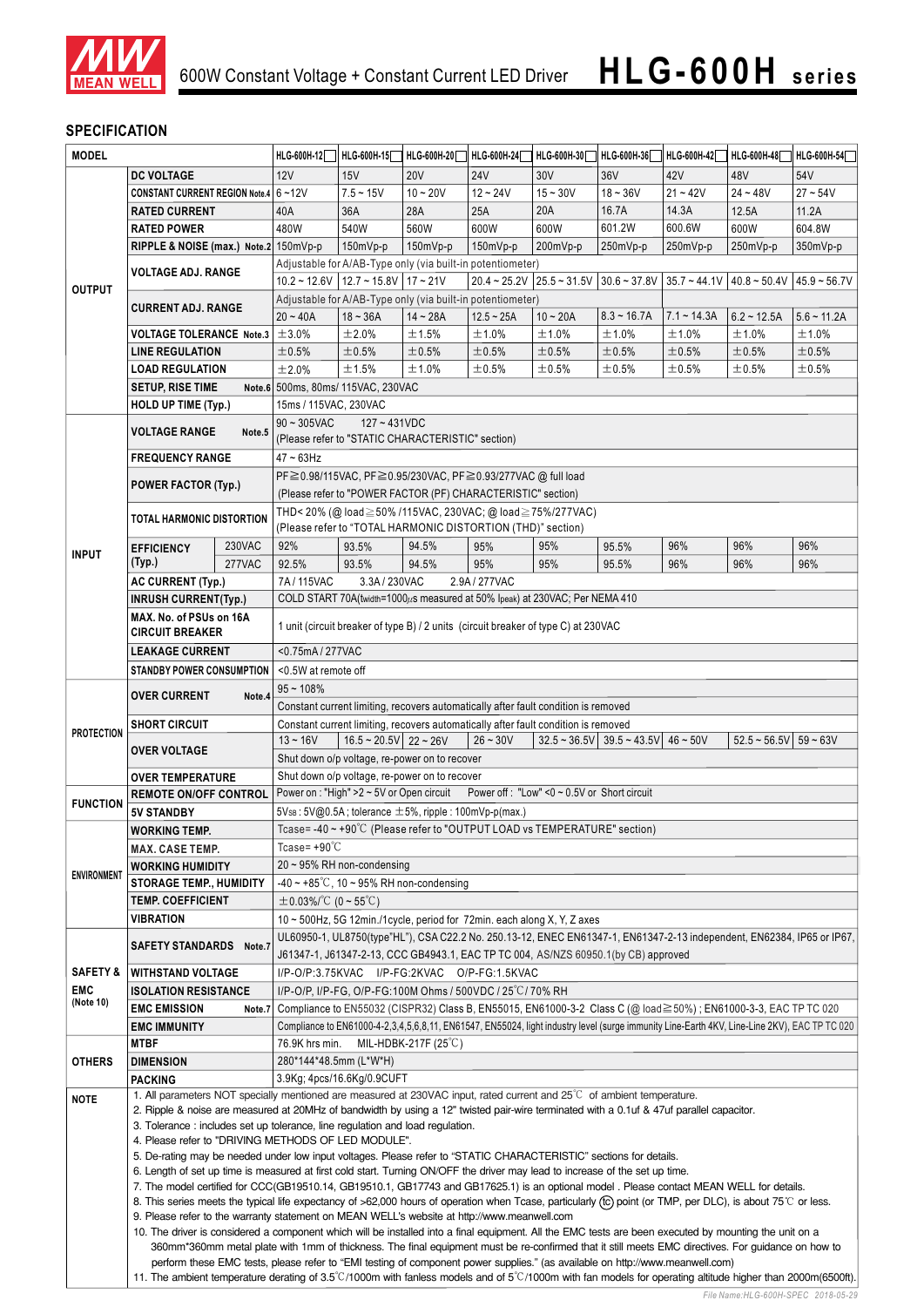

### **BLOCK DIAGRAM**

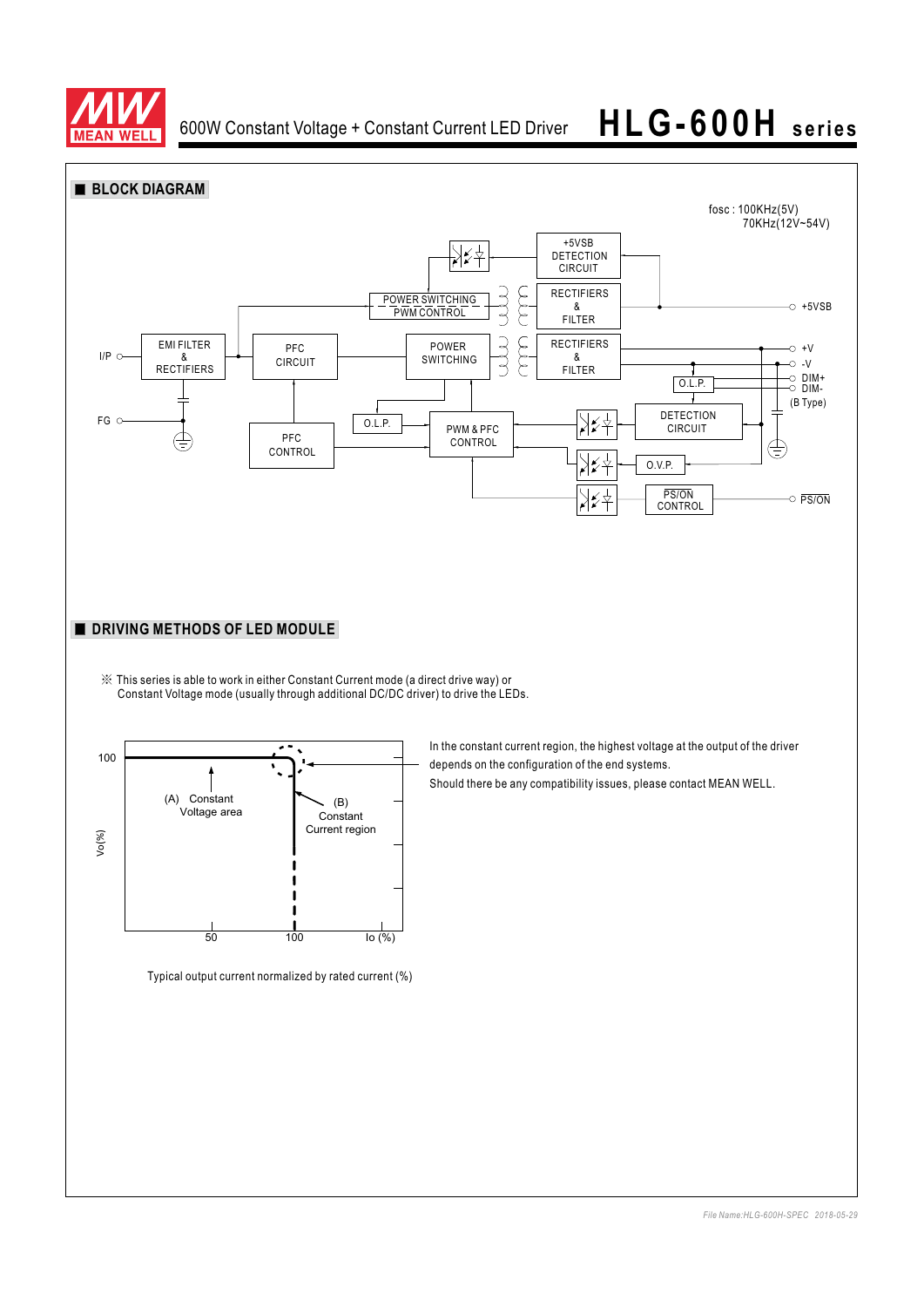

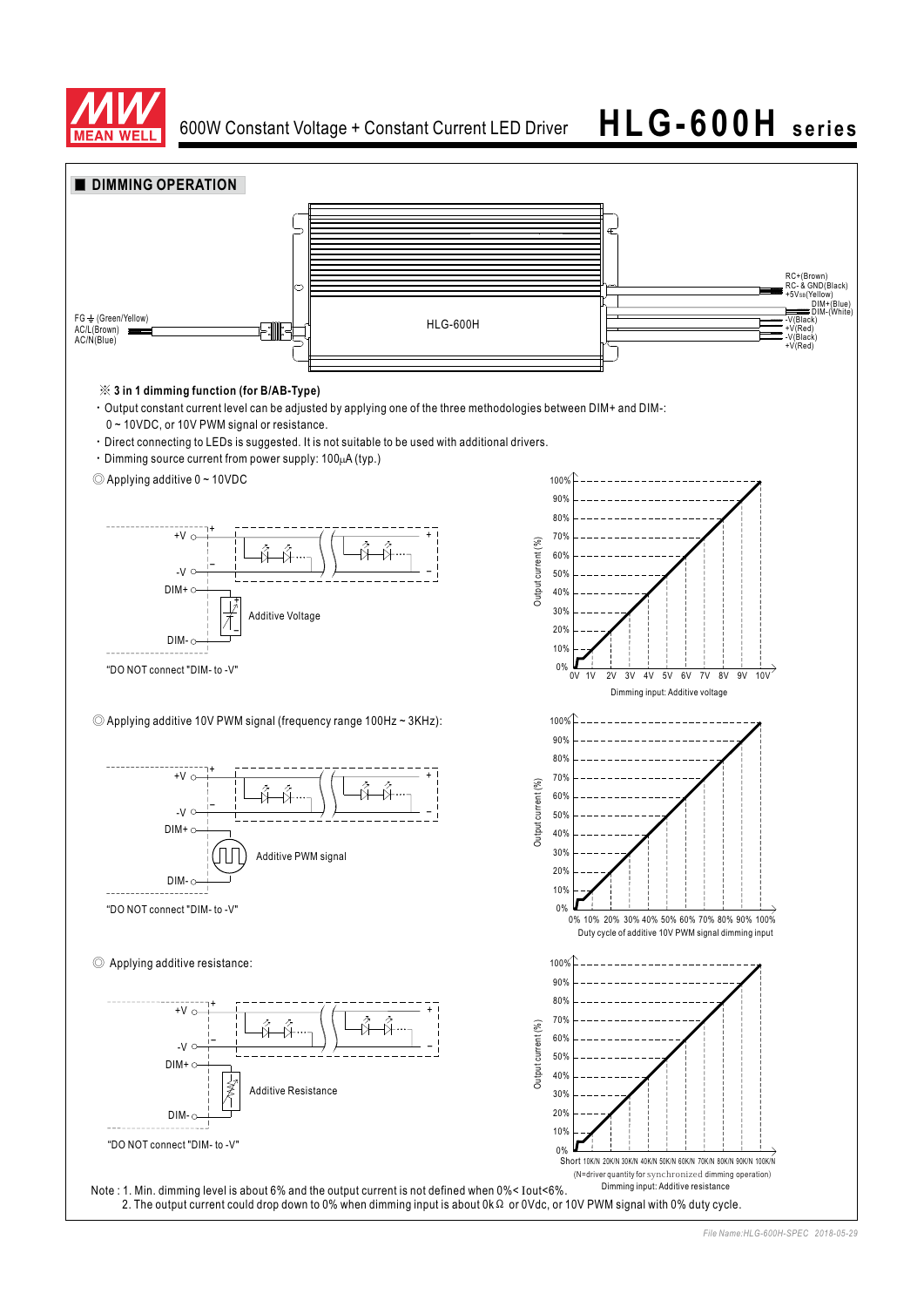



*File Name:HLG-600H-SPEC 2018-05-29*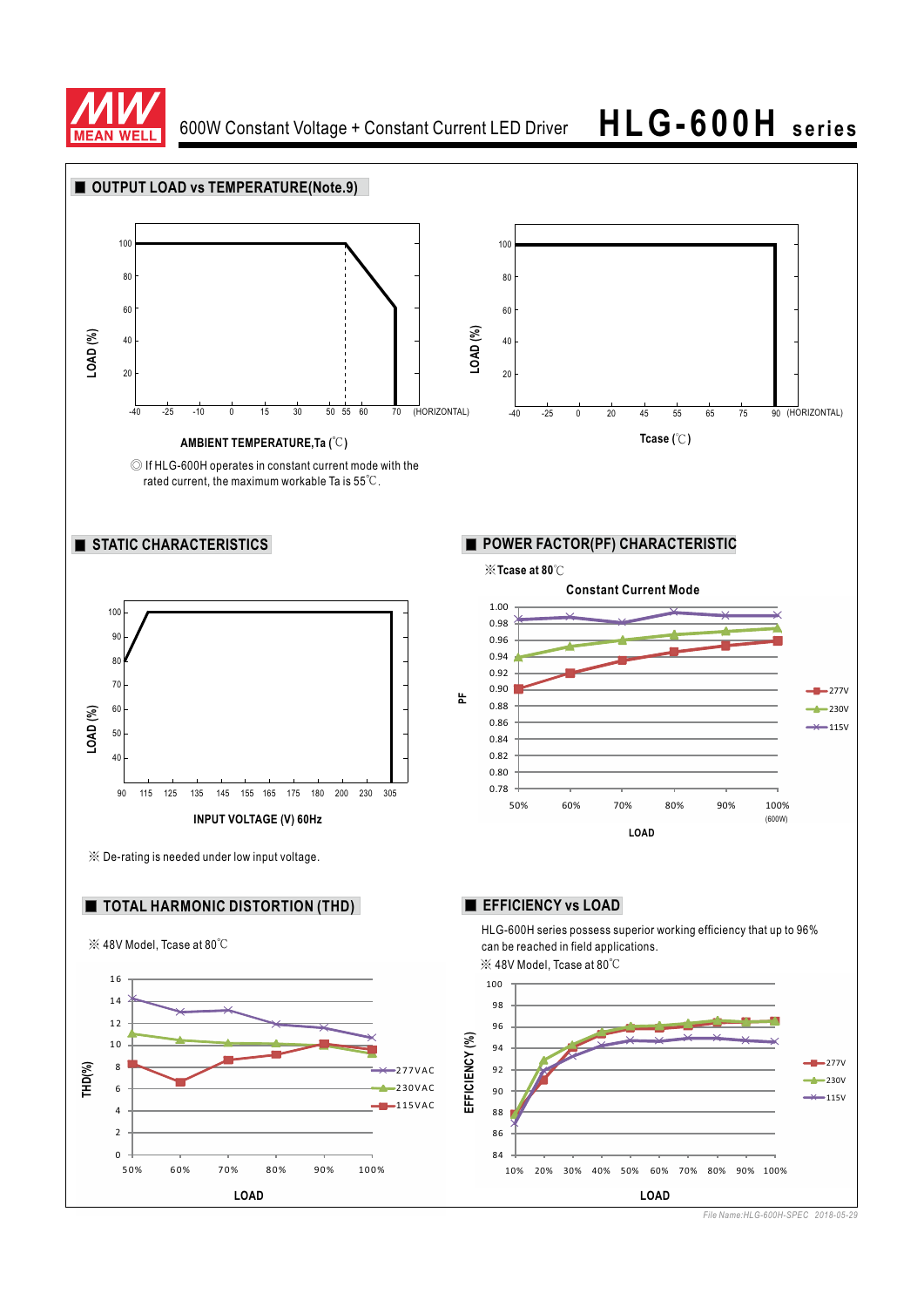

**LIFE TIME**



Tcase  $(^\circ \mathbb{C})$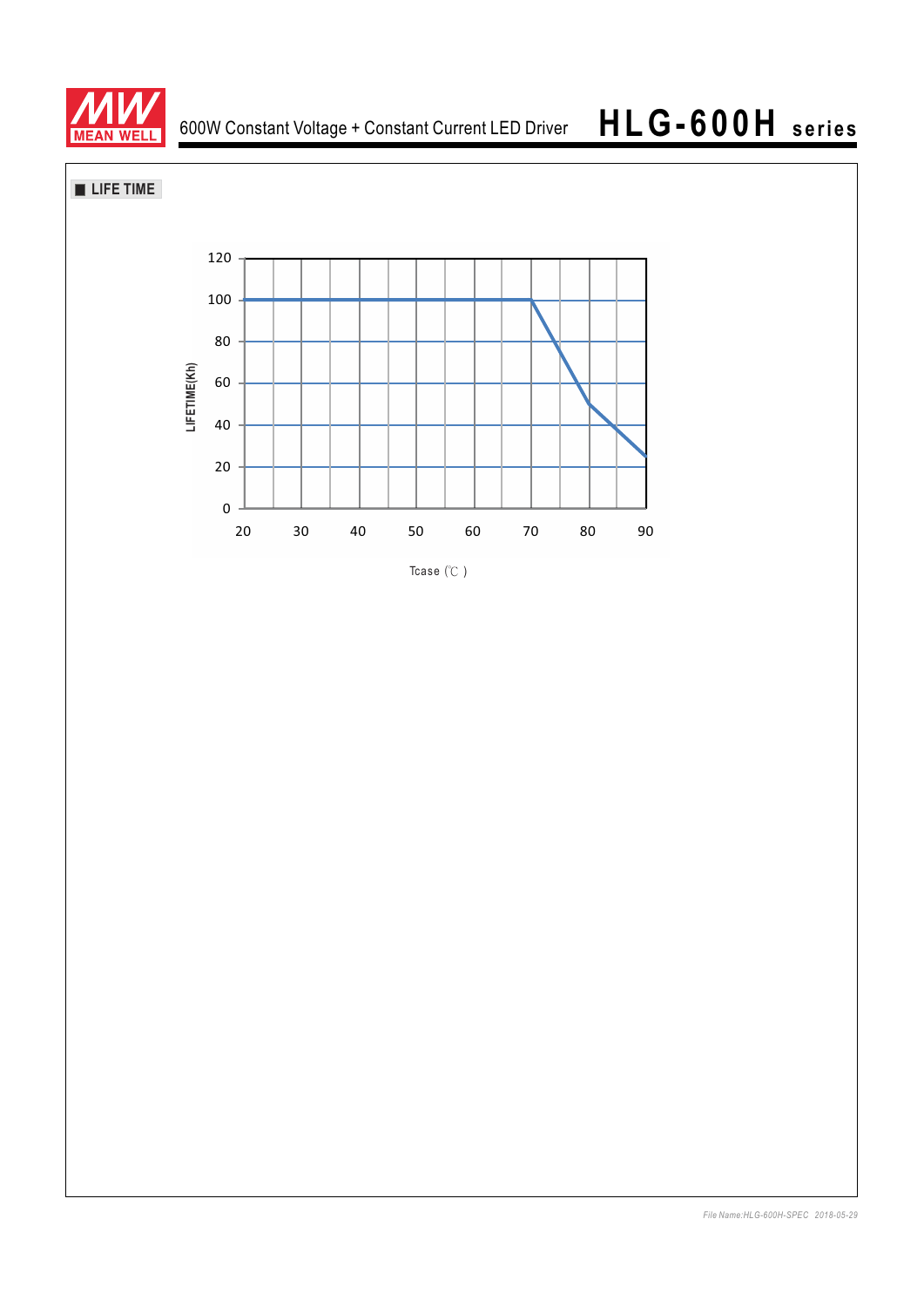